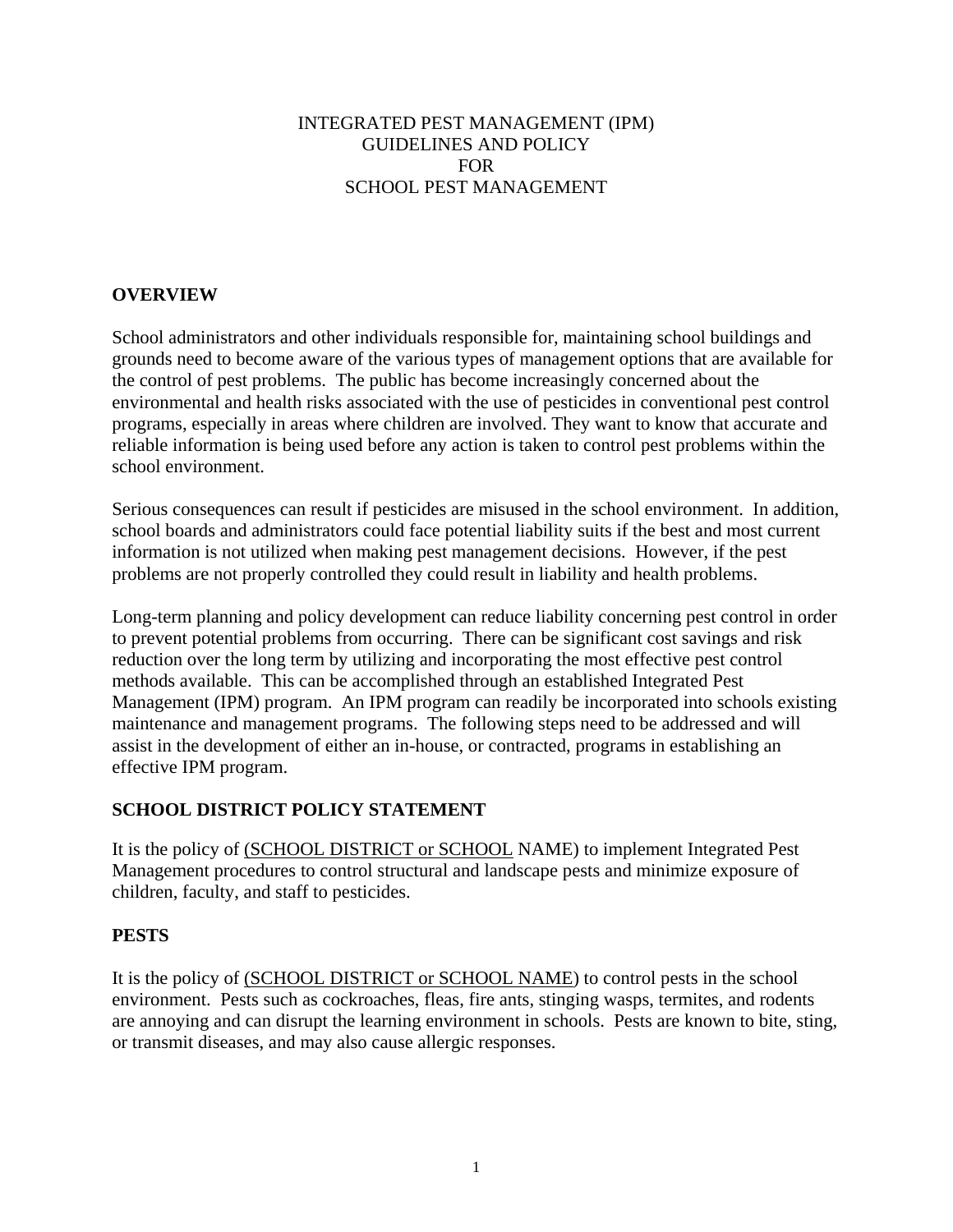## **PEST MANAGEMENT**

It is the policy of (SCHOOL DISTRICT or SCHOOL NAME) to reduce exposure to pesticides in the school environment. When pesticides are used to control pests in schools, there is potential for human exposure. Excessive exposure may result in pesticide poisoning or allergic responses in sensitive individuals. Children may be more susceptible to pesticides than adults due to their smaller size and rapid growth and development. Their playful behavior may expose them to more pesticide residues.

Pests will be managed to:

- Reduce any potential human health hazard or to protect against a significant threat to public safety.
- Prevent loss or damage to school resources, structures or property.
- Prevent pests from spreading in the community, or to plant and animal populations beyond the school site.
- Enhance the quality of life for students, staff, and others.

The level of pest control and the method of pest management to be considered are as follows:

- Non-Chemical prevention of pest populations using methods such as sanitation, exclusion, and cultural methods.
- Application of pesticides only "as needed" to correct verified problems.
- Selecting the least hazardous methods and materials effective for control of targeted pests.
- Precision targeting of pesticides to areas not contacted or accessible to the children, faculty and staff.

The success of IPM in schools is dependent upon:

- Full Cooperation of Administrators, faculty, maintenance/custodial staff, parents and students.
- Establishment of a school district-wide IPM coordinator and advisory committee.
- School-based safety committees should include pest management and pesticide policy as part of their agenda.
- Each school shall designate a staff member to coordinate the IPM program and maintain pest management records.

 Pest Management strategies maybe included in a pest management plan for the site and submitted on a voluntary basis to the Department of Environmental Management /Division of Agriculture for review and concurrence.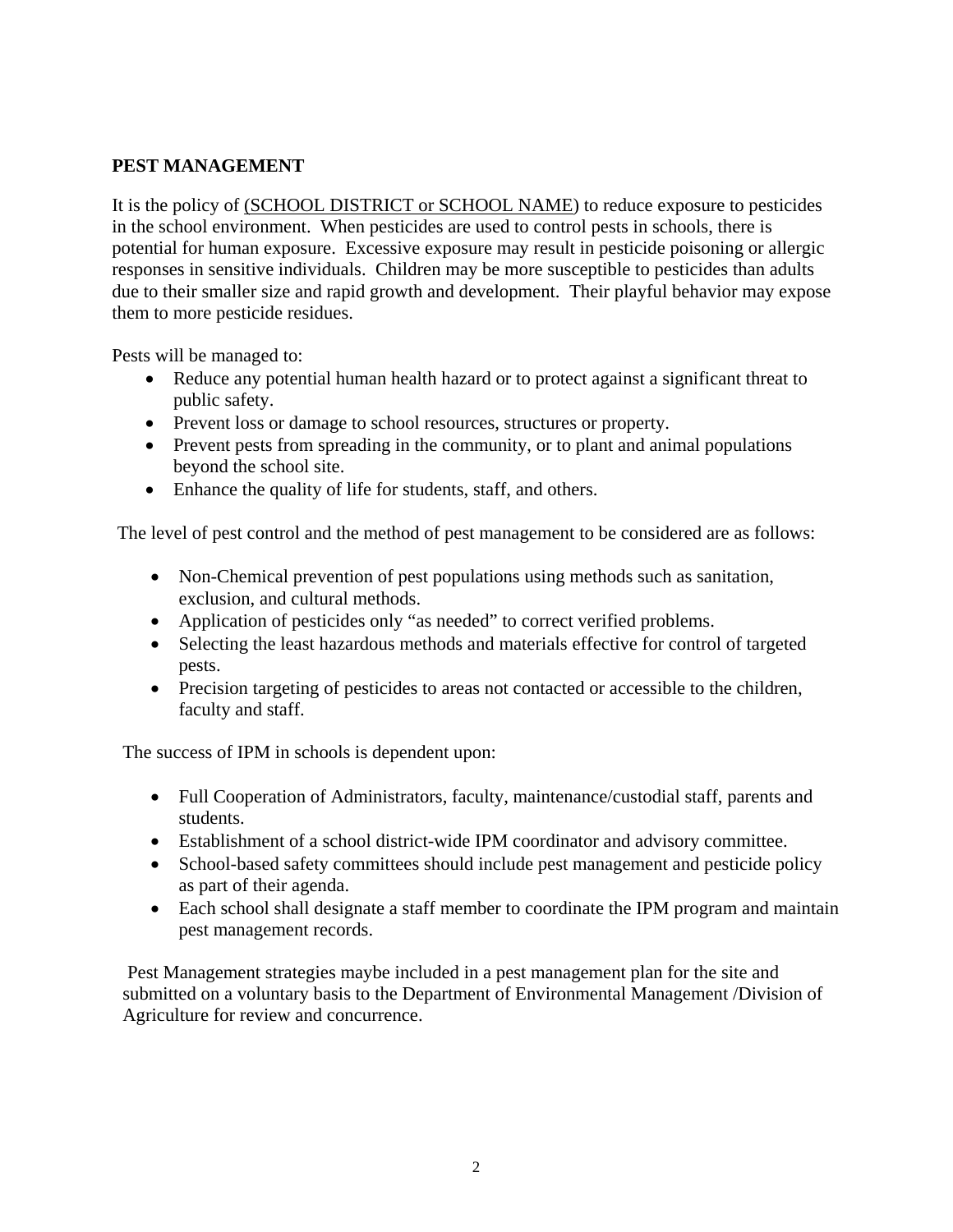## **INTEGRATED PEST MANAGEMENT PROCEDURES**

IPM procedures will determine when to control pests, and whether to use physical, horticultural or biological means. Chemical controls should be used as a last resort. IPM practitioners should depend on current, comprehensive information on the pest and its environment and the best available pest control methods. Consideration of IPM principles should prevent unacceptable levels of pest activity and damage. These principles should be based upon the most economical means and with the least possible hazard to people, property and the environment.

Typically, IPM programs will include the following components:

- 1. Monitoring and Action Thresholds Checking for pests, damage or other evidence of infestation, which will enable selection of the most appropriate pest control procedures.
- 2. Safety Incorporation of various pest control techniques to minimize the impact on occupants and other nontarget organisms.
- 3. Education/Communication Provide the necessary outreach and training to ensure that the staff has an understanding of the basic concepts of the IPM program and the role each plays.
- 4. Recordkeeping and Reporting provides essential information in determining the effectiveness of pest control procedures.
- 5. Non-Pesticidal Control Incorporates all pest control procedures that prevent pest problems.
- 6. Pesticidal Control Utilizes the judicious use of pesticides to control pest's problems.
- 7. Program Evaluation/Quality Assurance Pest control programs will be reviewed periodically to determine effectiveness and to identify aspects requiring modifications

 It will be the policy of (SCHOOL DISTRICT or SCHOOL NAME) to utilize IPM principles to manage pest populations adequately. While the goal of this IPM program is to reduce the use of extremely toxic pesticides, use of pesticides may be necessary in certain situations.

When it is necessary to use a pesticide, than the least hazardous pesticide will be chosen. The application of such pesticides must be used according to it's label and is subject to the Federal Insecticide, Fungicide and Rodenticide Act, the Rhode Island Pesticide Control Act and all pertinent state and federal rules and regulations as well as School District policies and procedures, and applicable Occupational Safety and Health Administration regulations.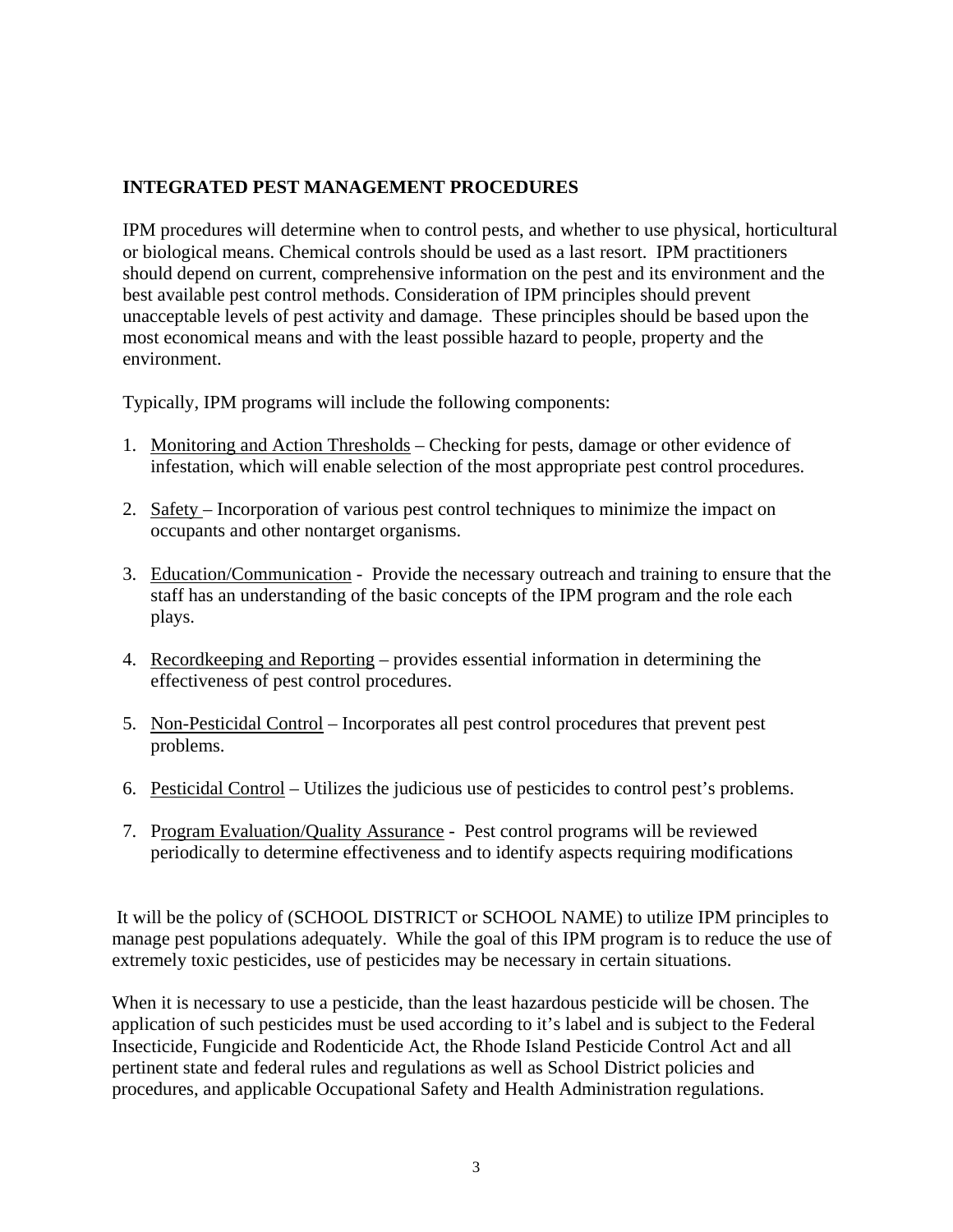# **NOTIFICATION**

It is the policy of (SCHOOL DISTRICT or SCHOOL NAME) to follow the requirements of the Rhode Island Pesticide Control Act § 23-25-37 which pertains to the notification of pesticides at schools.

As of July 1, 2001, (SCHOOL DISTRICT or SCHOOL NAME) will:

- Allow only licensed or certified applicators to apply pesticides within any building or on the grounds of any school,
- At the beginning of each school year, provide the staff of (NAME of School) and the parents or guardians of each child enrolled in (SCHOOL NAME), with a copy of the school's policy on pesticide applications on school property and a description of any pesticide applications made at the school during the previous school year.
- Such statement and description will be provided to the parents or guardians of any child who transfers to the school during the school year.
- The Department of Environmental Management and the Department of Health will develop regulations to (1) restrict the use of hazardous pesticides in schools, pre-schools, pre-school and childcare centers in Rhode Island; (2) for the promotion and implementation of integrated pest management (IPM) as defined in section 23-25.2.2: (3) to cover situations where an emergency application of pesticides must be conducted to eliminate an immediate threat to human health and establish reporting requirements for these emergency applications. (SCHOOL NAME) will develop a protocol to address emergency applications of pesticides and comply with the respective regulations.
	- o Such statement shall include;
		- i) indication that the staff, parents or guardians may register for prior notification of pesticide applications at the school. (SCHOOL NAME) will maintain a registry of each person requesting such notice.
		- ii) a description of notification procedures and definitions for emergency situations.
- (SCHOOL NAME) shall maintain a registry of persons requesting pre-notification of pesticides applications.
- Such notification shall be provided to persons listed on the registry no later than twenty four (24) hours prior to such application and shall contain the following information: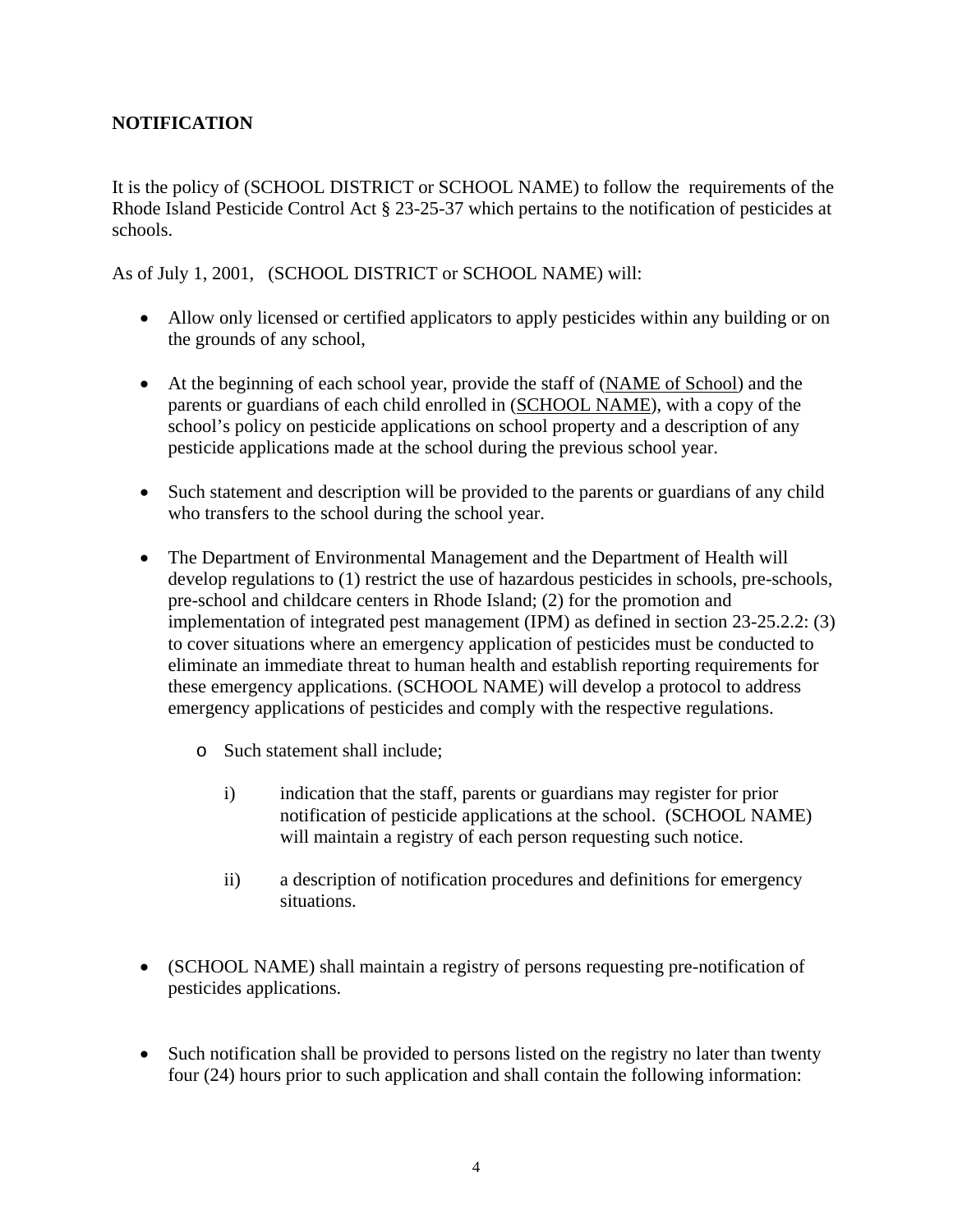- i) Notice shall be given by any means practical to the school staff that have registered for such notice.
- ii) The product's common or trade name and the name of the active ingredient of the pesticide(s) being applied.
- iii) The EPA Registration Number as listed on the pesticide label.
- iv) The pest(s) to be controlled
- v) The specific location(s) where the pesticide is to be applied. Examples of locations include but are not limited to:  $1<sup>st</sup>$  floor classrooms, or classroom numbers, kitchen baseboards, boy's closets, boys lavoratories, baseball field, soccer field, lawn located at main entrance to school, lawn along Third St.)
- vi) The date of the application
- vii) The name of the school administrator, or a designee, who may be contacted for further information.
- No application of a pesticide will be made in any building or on the grounds of any school during regular school hours or during planned activities at the school.
- No child shall enter an area where the application has been made until it is safe to do so according to the provisions on the pesticide label.
- These requirements shall not apply to the use of germicides, disinfectants, sanitizers, deodorizers, antimicrobial agents, insecticidal soaps, non-volatile insect or rodent bait in a tamper resistant container, insect repellants or the application of a pesticide classified by the United States Environmental Protection Agency as an exempt pesticide under 40 CFR part 152.25.
- No later than July 1, 2002, the Department of Environmental Management and the Department of Health shall jointly establish a task force which shall specifically address methods to promote public education and professional training about pesticides, their potential health effects and IPM least toxic alternatives, and for evaluation and analysis of current pest control practices at school and child care facilities.
- On or after July 1, 2002, (SCHOOL NAME) shall provide notice of any application at a school, by any means practical, to the parents or guardians of any child enrolled at such school and to the staff of such school not later than twenty-four (24) hours after such application. Such notice shall include:
	- i) The common or trade name of the pesticide and the name(s) of the active ingredient(s)
	- ii) The EPA Registration Number as listed on the pesticide label.
	- iii) The target pests
	- iv) The exact location(s) of the application on the school property;
	- v) The date of the application
	- vi) The name of the school administrator, or a designee, who may be contacted for further information.